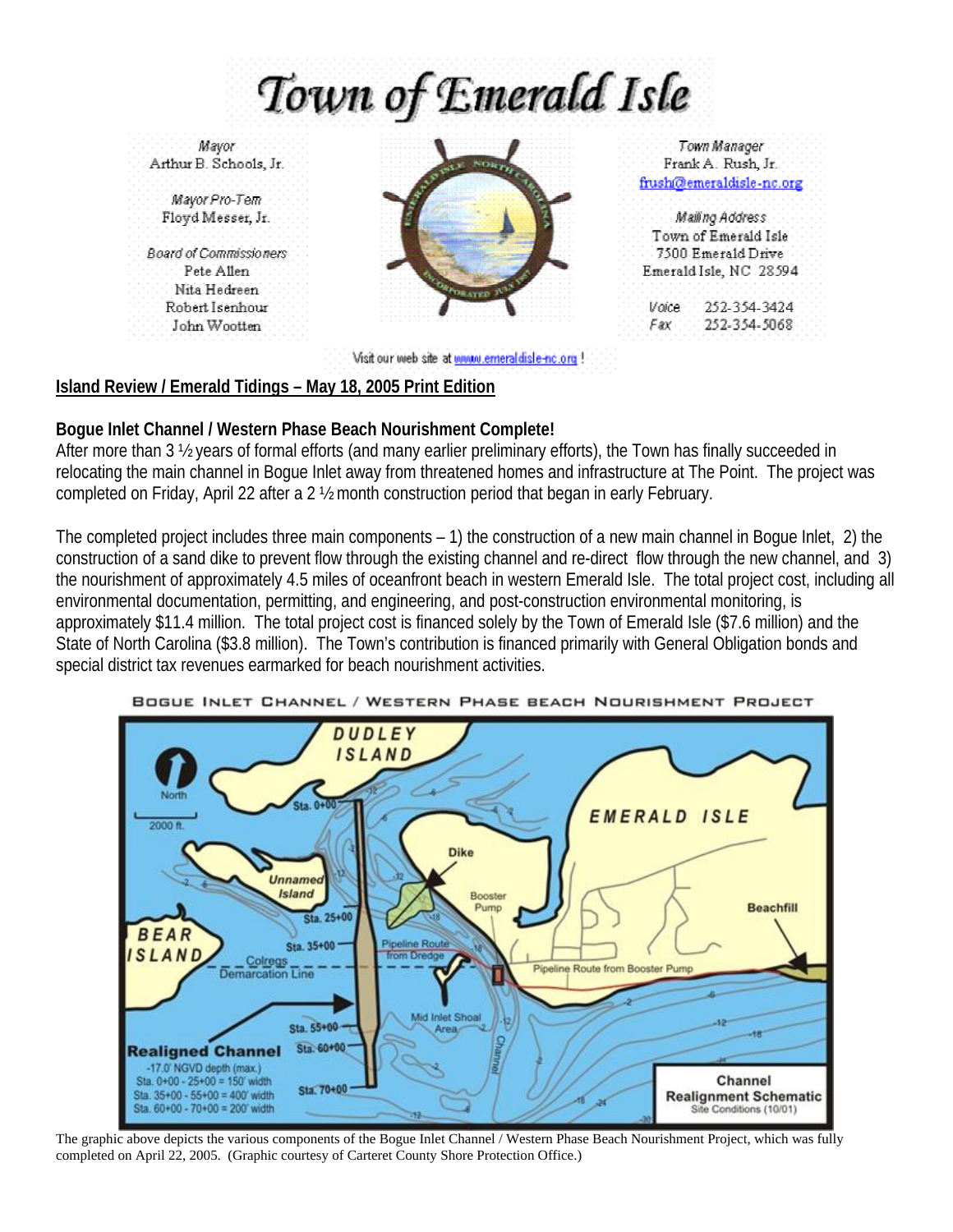The completed new channel is nearly 7,000 feet long, 150 – 400 feet wide, and has depths currently ranging from – 12 ½ feet to - 21 feet, with an average depth of -17 feet. Weeks Marine, Inc., the dredging contractor, removed nearly 1,040,000 cubic yards of high quality sand to construct the new channel. The new channel is located approximately 3,500 linear feet west of Emerald Isle (equidistant between Bear Island and Emerald Isle), and is bordered by mid-inlet shoals on both sides and the new sand dike located directly east of the new channel. The new sand dike is approximately 2,200 feet long, and connects from the existing spit at the far western tip of Emerald Isle to the mid-inlet shoals. The new dike is approximately 150 feet wide, and is approximately 5 ½ feet high. A total of approximately 325,000 cubic yards of sand was used to construct the dike.



The picture above was taken on April 11, 2005, approximately 11 days prior to full project completion. The dike shown in the picture above is approximately 1,300 feet long, and was eventually extended to a total length of 2,200 feet when the project was completed on April 22. The dike ties into the existing shoals shown in the photo above, and prevents flow into the old channel in Bogue Inlet. (Photo courtesy of Carteret County Shore Protection Office.)

The oceanfront beach was widened with approximately 715,000 cubic yards of sand placed along 4.5 miles of beach from Santa Maria Drive to the Lands End clubhouse. The initial additional width of the flat beach ranged from 125 feet to 160 feet with very steep slopes at the water's edge, and this additional width will recede somewhat as the beach profile equilibrates to a natural slope in the coming months. The quality of the sand placed on the beach is excellent, with a light tan color with minimal shell content. This additional sand placement will enhance the shore protection function of the beach, and also provides a wider recreational area for our residents, property owners, and visitors.

The project did not involve the direct placement of sand in front of the sandbags at The Point, however, Coastal Planning & Engineering, the project's environmental and engineering consultants, predicts that the existing channel will fill in naturally over the next 4 - 6 years and result in the re-establishment of a long spit that previously existed in this area in the 1980s and 1990s. This process is expected to occur gradually over the next 4 - 6 years, and there is already evidence of sand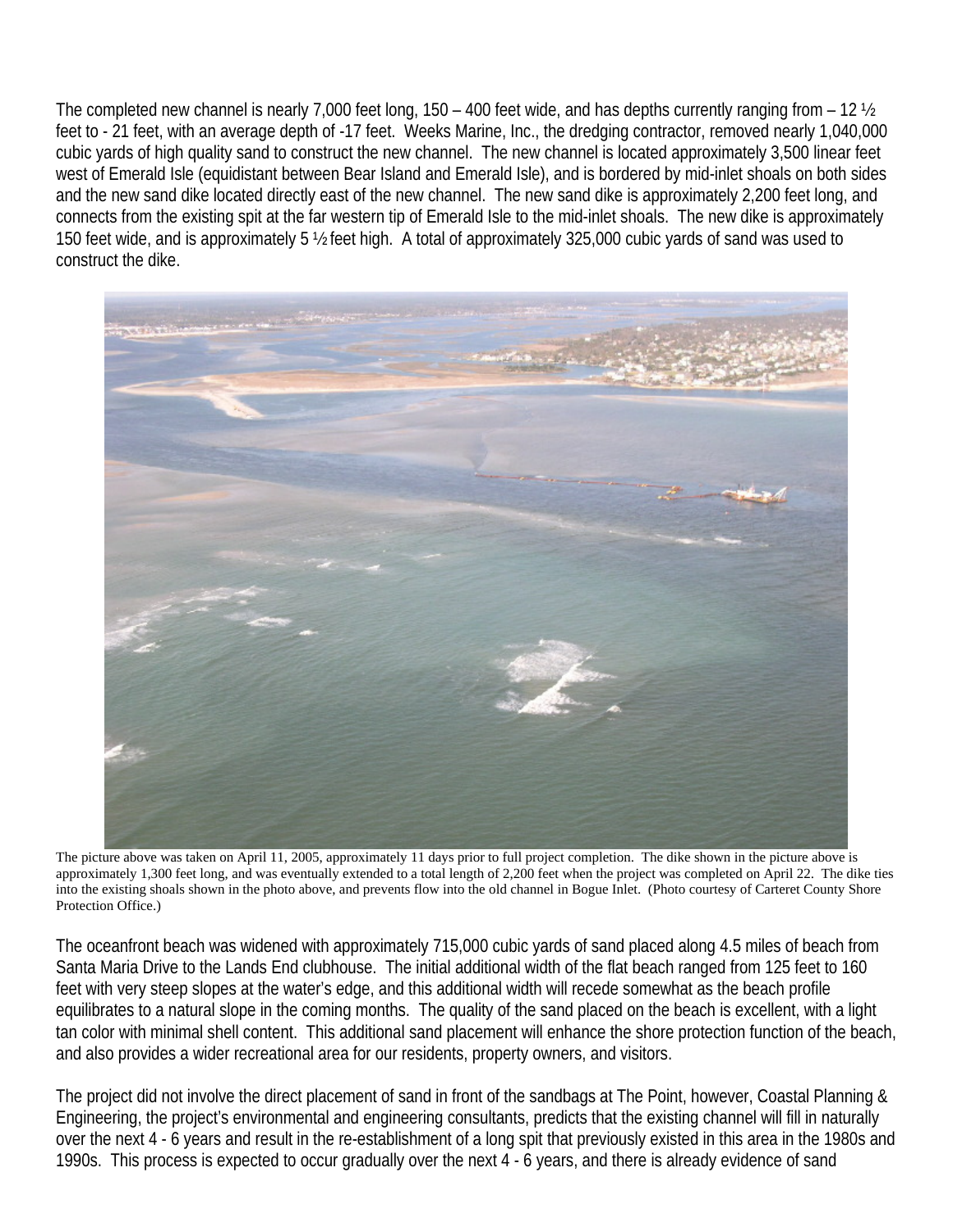accreting directly adjacent to the sandbags. As this area stabilizes, the Town will eventually reopen public pedestrian and vehicle access points in this area.



The picture above was taken on April 5, 2005, and is early evidence of natural accretion in the area currently protected by sandbags at the western tip of Emerald Isle. Coastal Planning & Engineering, the project's environmental and engineering consultants, predicts that the existing channel will fill in completely over the next 4-6 years and re-create the long spit that existed in this area in the 1980s and 1990s. (Photo courtesy of Coastal Planning & Engineering.)

Despite many hurdles, the project was completed successfully and will provide significant benefits to the residents, property owners, and visitors to Emerald Isle, the boating community in the surrounding area, and the inlet's natural environment. The project has five main benefits – 1) relief for property owners and public infrastructure in the entire neighborhood at The Point from threatening currents in the old channel, 2) high quality sand to nourish nearly 4.5 miles of oceanfront beach from Santa Maria Drive to Lands End, 3) an improved navigation channel through Bogue Inlet, 4) the eventual reopening of public pedestrian and vehicle access to the spit at The Point, and 5) additional land-based habitat in the inlet complex.

The completed project is the result of several important actions over the past 3 ½ years. The project was conceived in August 2001, and shortly thereafter Coastal Science & Engineering (the Town's initial consultants) began a reconnaissancelevel study to determine the feasibility of relocating the main channel in Bogue Inlet and using the material removed from the new channel to nourish the beach as part of the Town's planned beach nourishment project. In January 2002, the project was officially included in the scope of the Town's beach nourishment bond referendum, and in March 2002 the referendum was approved by the Town's voters. Coastal Planning & Engineering was selected to complete the formal project design, complete an Environmental Impact Statement, and secure necessary permits for the project in May 2002. This effort culminated with the issuance of all necessary Federal and State permits in September 2004. The Town secured a \$3.8 million grant from the NC Division of Water Resources in November 2004, and immediately thereafter awarded a \$9.8 million construction contract to Weeks Marine, Inc. Construction began on February 11, 2005, and was completed on April 22.